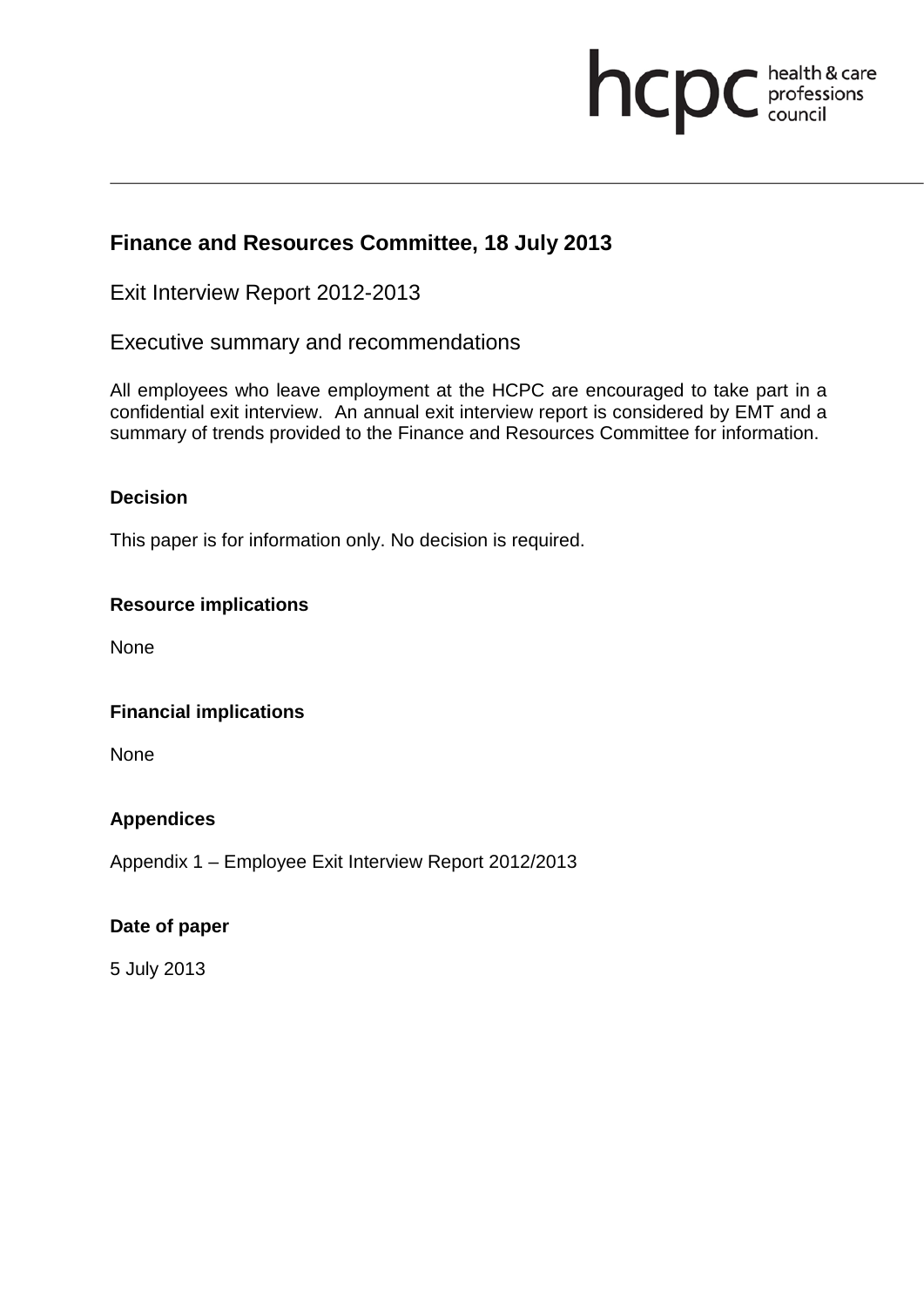## **HCPC Employee Exit Interview Report 2012/2013**

#### **Background**

Employees who leave employment at the HCPC are encouraged to take part in a confidential exit interview, either with a member of the Human Resources department or their line manager. An annual exit interview report is provided to the Finance and Resources Committee.

#### **Introduction**

During the period 1 April 2012 to 31 March 2013, 26 employees left the HCPC in total (not including temporary agency staff), and 24 left voluntarily.

Of those 24 voluntary leavers, 21 were invited to attend exit interviews or complete an exit questionnaire, and of these requests, 19 were completed. The analysis in the following report therefore covers feedback from 19 individuals.

Employees not invited to complete an interview or a questionnaire included individuals who did not successfully complete their probation, who resigned following a lengthy period of sick leave, and who resigned while, or shortly after, undergoing a formal HR process.

#### **Employee turnover rates**

The rate of employee turnover increased to 14% over the course of 2012/13, compared with 9% in the previous year. HCPC employee turnover is now running slightly above the national average which is 11.9%\*.

This increase in turnover took place in the months following the transfer of regulation of social workers to the HCPC. Increased employee turnover can sometimes occur during or following periods of significant organisational growth and change. Turnover rates will continue to be monitored over 2013/14 to see if they re-stabilise or continue to increase.

#### **Main reasons for leaving**

Reasons for leaving do not appear to relate directly to organisational change, increased workloads or to poor work/life balance. They relate more to a perceived lack of promotion opportunities at the HCPC and to pay. Further analysis of these areas is provided below. The all employee survey due later this year and the EMT's follow up work from the all employee away day on culture will provide further opportunities to assess employee views and to identify appropriate action.

In spite of increased turnover rates, the attitudes of people leaving the HCPC remain largely positive towards the organisation. Organisational culture, relationships with managers and carer development are rated particularly highly. 95% of leavers would recommend the HCPC as an employer, and 69% would consider returning in the future.

<sup>\*</sup> CIPD Managing Labour turnover survey 2013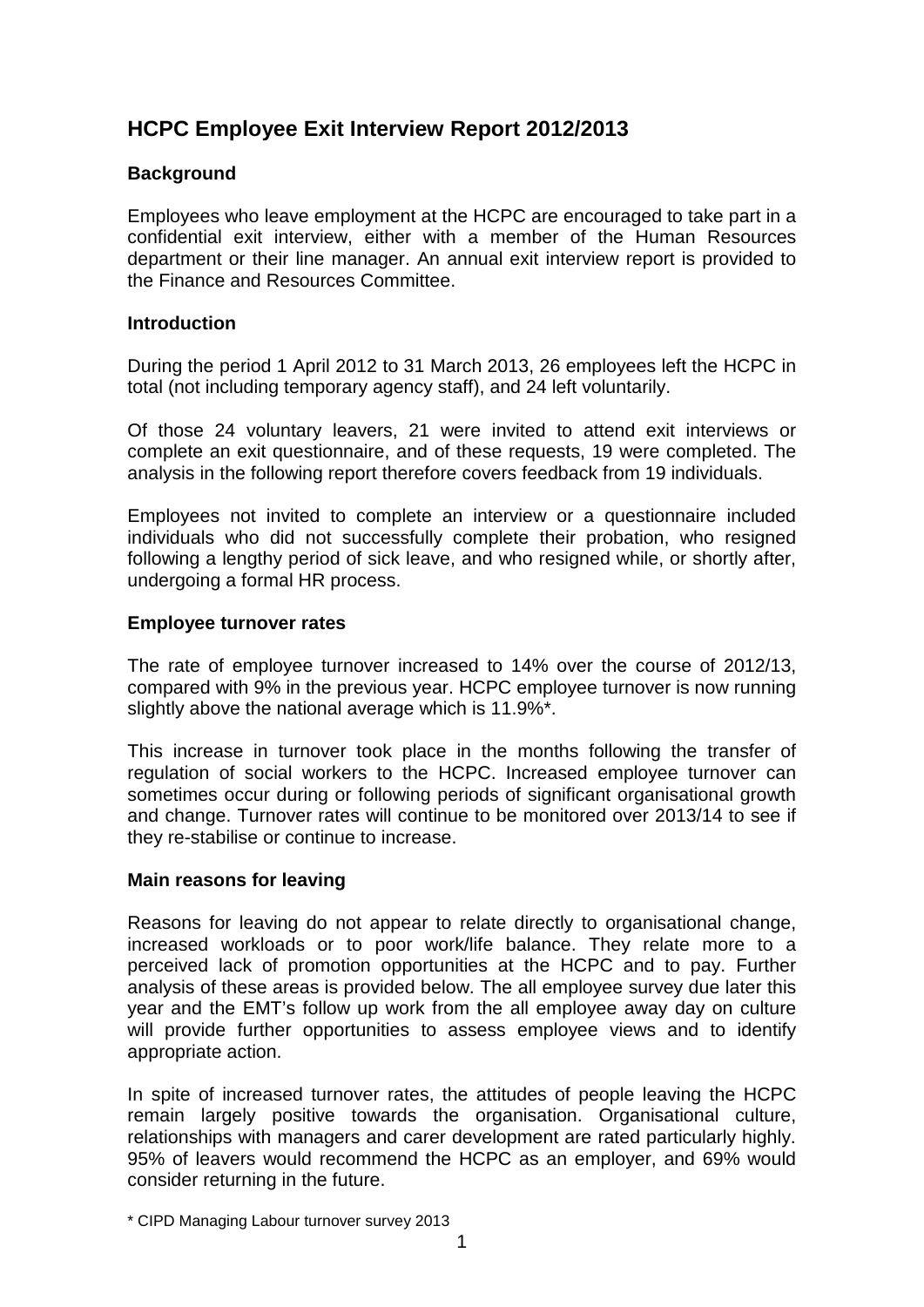#### **Responses and Key trend analysis**

The following section summarises the responses obtained to questions asked at exit interviews over the period 1 April 2012 – 31 March 2013, and provides some analysis of the key trends identified amongst the 19 leavers.



**Question 1: What factors contributed to your decision to leave the HCPC?** 

#### **Main Reasons for Leaving**

The chart above shows the main factors affecting employees' decisions for leaving the HCPC in 2012/2013. Employees were able to select more than one reason. In terms of percentages, the main reasons were as follows:

| <b>Factor</b>                   | <b>Cited by</b> |
|---------------------------------|-----------------|
| <b>Enhanced job opportunity</b> | 52%             |
| Salary                          | 42%             |
| Lack of challenge               | <b>37%</b>      |
| Lack of advancement             | 32%             |

'Enhanced job opportunity' normally appears in the top three factors impacting on decisions to leave and in some years, for example 2009/2010, it was cited by over 75% of leavers.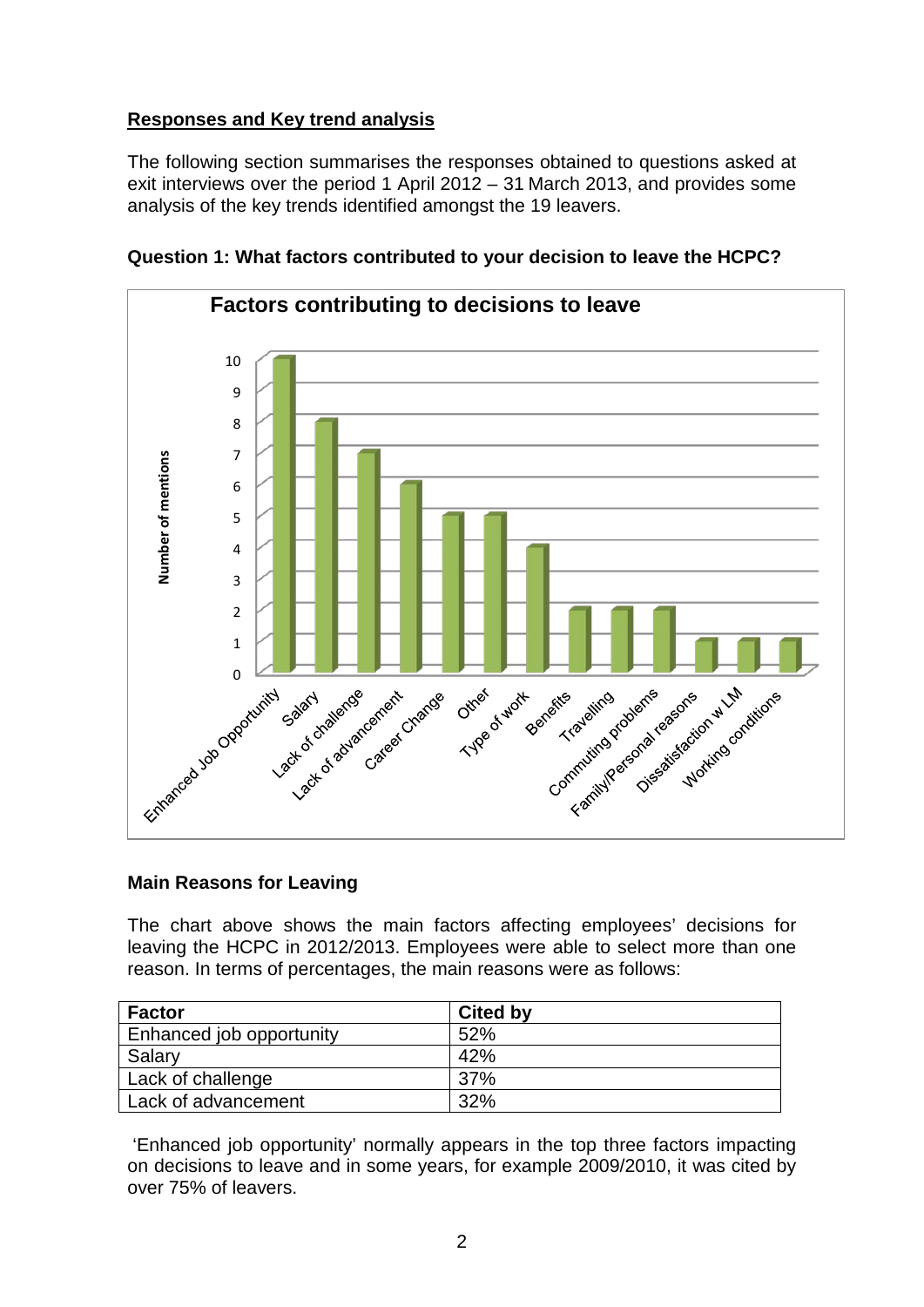#### **Enhanced job opportunity**

The HCPC is able to offer a high volume of opportunities for internal promotions and job changes, but inevitably these opportunities will not be suitable for all individuals. In the financial year 2012/2013, 29 out of 77 appointments made (37.6%) went to internal candidates. In the previous financial year 16 out of 39 appointments made (41%) went to internal candidates.

#### **Salary**

This is the first time for a number of years that salary has figured prominently in employees' reasons for leaving. This factor will be kept under review, to see if it indicates a significant trend in financial year 2013/14. The average pay rise received at the HCPC from April 2013 was slightly higher than in previous years. This may assist to some extent in retaining employees, although views amongst HR professionals on the effectiveness of increasing pay in order to reduce employee turnover are mixed.

#### **Other factors influencing decisions to leave**

The 'lack of challenge' and lack of advancement factors were mentioned by similar percentages of leavers last year.

The two employees who left due to commuting problems were former GSCC employees who were travelling to the HCPC from Rugby on a daily basis.

There were only a couple of wholly negative factors included in response to this question, these were:

| <b>Factor</b>                     | <b>Cited by</b> |
|-----------------------------------|-----------------|
| Dissatisfaction with line manager | 5%              |
| Working conditions                | 5%              |

In last year's survey dissatisfaction with line managers was reported as a possible emerging trend influencing decisions to leave and was kept under review. This year only one leaver mentioned this as an issue and under question 7, below, relationships with managers were rated either 'excellent' or 'good' by all leavers.

The comment regarding working conditions related to the amount of hot-desking and office moves which were necessary due to expanded employee numbers.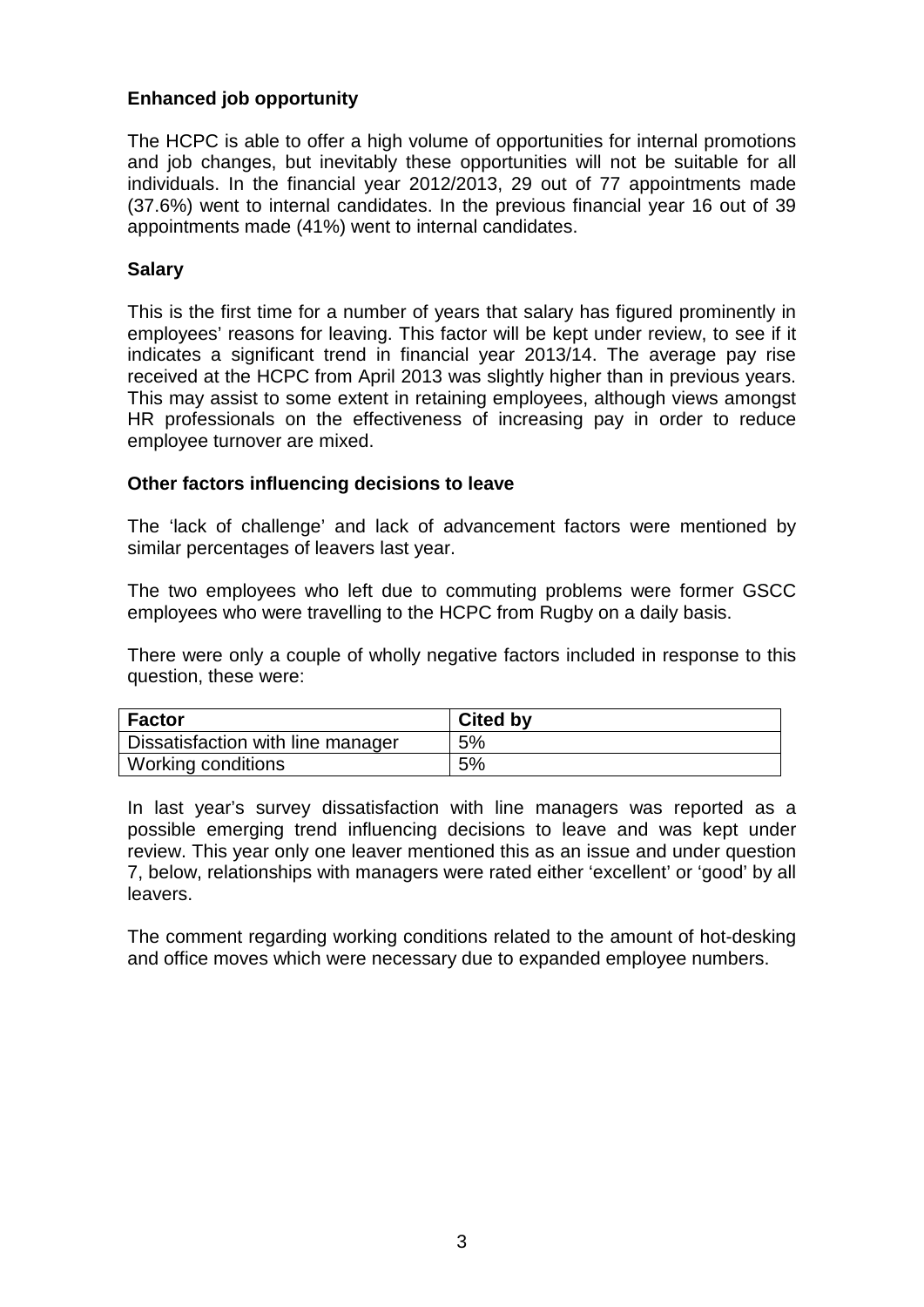#### **Question 2: Who are you going to work for?**



Of the 19 respondents who answered this question, 63% were going to work for a new employer;

- 53% were going to work for another type of organisation (mainly in the public or not for profit sectors)
- 10% were going to work for another regulator.

Three employees were leaving to set up their own business, which is a new development for HCPC leavers.

#### **Question 3: What position are you taking up?**

37% of leavers were going into new roles which they considered to be a promotion, while 21% were going to roles which were at a similar level to the one they were leaving. The other respondents were either changing career or were not taking up a new position.

#### **Question 4: How did you hear about the job?**

Leavers heard about new jobs via the following methods:

| Online advertising     |  |
|------------------------|--|
| Word of mouth          |  |
| N/A                    |  |
| Recruitment consultant |  |

#### **Question 5: What is the remuneration package and benefits offered by your new job?**

42% of leavers went into roles which were paying higher salaries than they were receiving at the HCPC and 16% were going into roles which were paying a very similar or lower salary.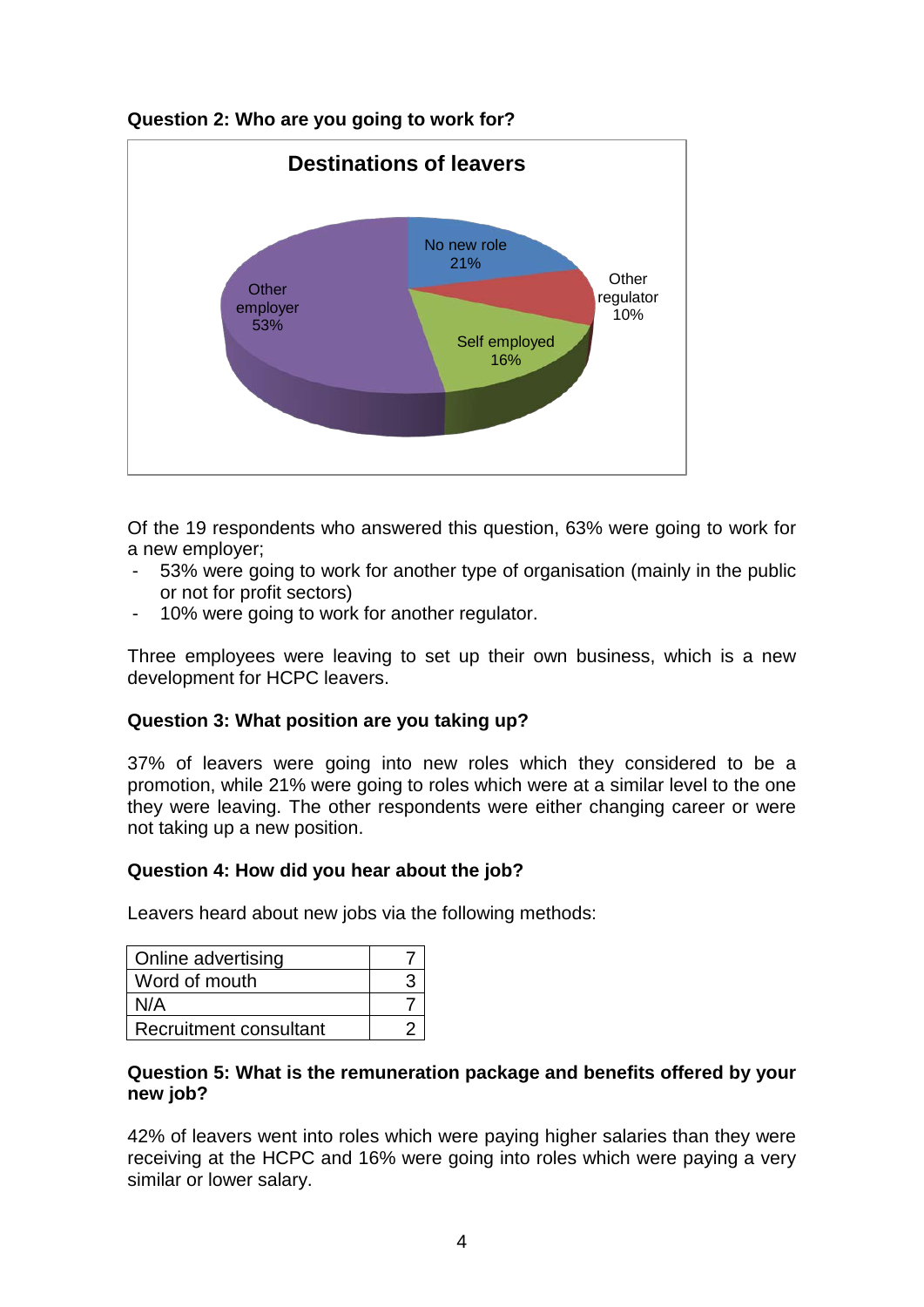

**Question 6: Could HCPC have done anything to encourage you to stay?** 

When asked, 68% of leaving employees said that the HCPC could not have done anything which would have encouraged them to stay. This is a similar percentage to previous years. Reasons for this included.

- Leaving due to personal reasons (2)
- no future career path possible at HCPC (3)
- Location (3)

Of the 32% who said they could have been encouraged to stay, the main answers included:

- Would have stayed if salary of new job offer could have been matched (2)
- Would have stayed if there was increased scope for future career progression (3)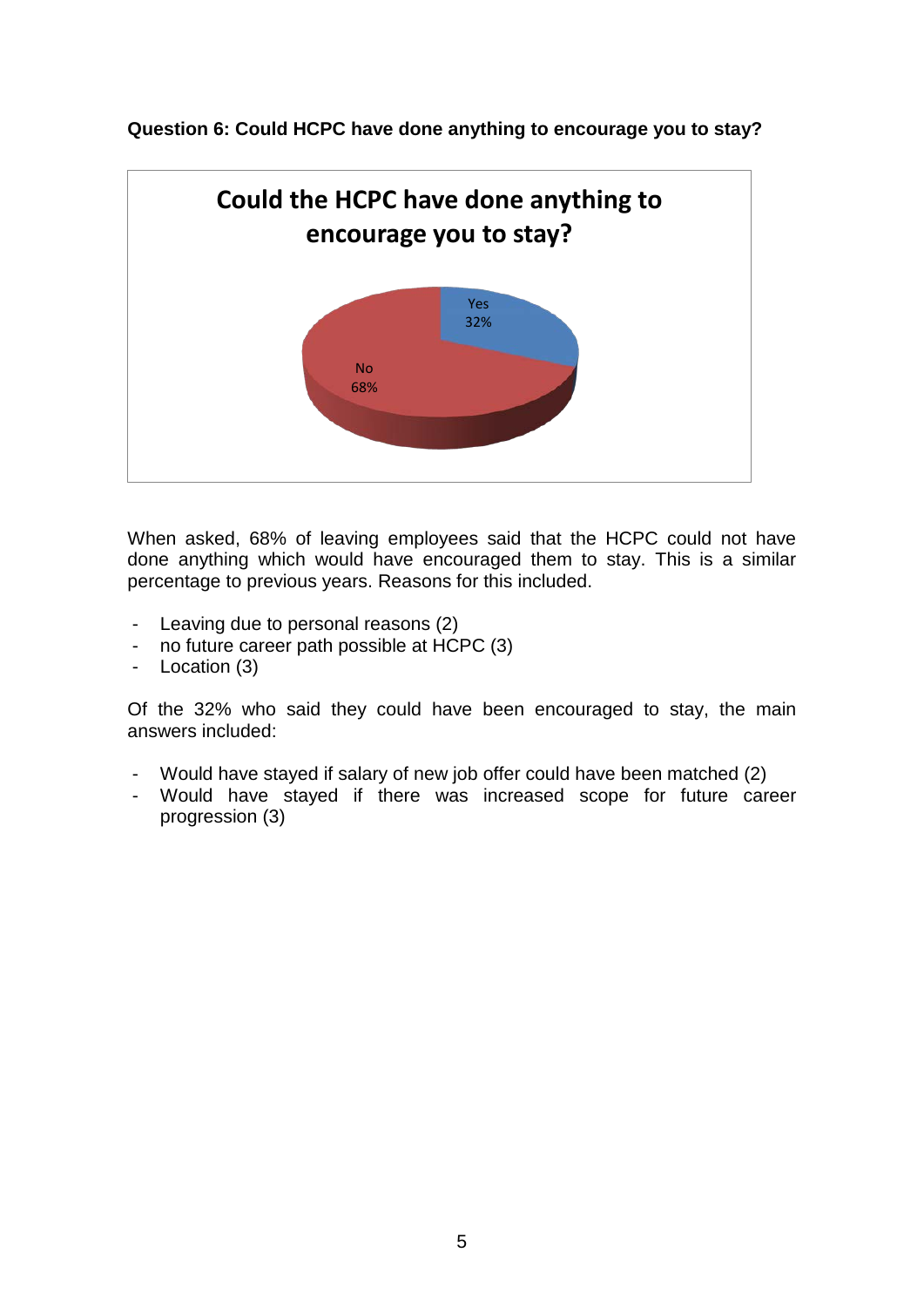#### **Question 7: How would you rate the following categories in your personal experience with the HCPC?**

Leavers were asked to rate a variety of aspects of their working experience at the HCPC. The results are detailed below.

|                                | % Ratings        |      |                     |                       |      |
|--------------------------------|------------------|------|---------------------|-----------------------|------|
|                                | <b>Excellent</b> | Good | <b>Satisfactory</b> | <b>Unsatisfactory</b> | Poor |
| Career development             | 68%              | 21%  | 11%                 | 0%                    | 0%   |
| Variety of work                | 58%              | 37%  | 5%                  | 0%                    | 0%   |
| Location                       | 53%              | 32%  | 11%                 | 5%                    | 0%   |
| Relationships w/<br>Colleagues | 42%              | 26%  | 21%                 | 0%                    | 5%   |
| Manager's Leadership style     | 37%              | 37%  | 21%                 | 0%                    | 5%   |
| Performance Management         | 37%              | 26%  | 16%                 | 21%                   | 0%   |
| Relationships w/ Managers      | 32%              | 68%  | 0%                  | 0%                    | 0%   |
| <b>Job Satisfaction</b>        | 32%              | 47%  | 5%                  | 16%                   | 0%   |
| <b>HCPC's Culture</b>          | 26%              | 68%  | 5%                  | 0%                    | 0%   |
| <b>Job Security</b>            | 21%              | 32%  | 26%                 | 16%                   | 5%   |
| Salary                         | 21%              | 32%  | 21%                 | 26%                   | 0%   |
| <b>Work/Life Balance</b>       | 21%              | 26%  | 47%                 | 0%                    | 5%   |
| Training                       | 11%              | 56%  | 33%                 | 6%                    | 0%   |
| <b>Promotion Prospects</b>     | 11%              | 37%  | 37%                 | 16%                   | 0%   |
| <b>HCPC Benefits</b>           | 11%              | 26%  | 37%                 | 21%                   | 5%   |

# 0% 10% 20% 30% 40% 50% 60% 70% 80% 90% 100% Career development Variety of work Location Relationships w/ Colleagues Manager's Leadership style Performance Management Relationships w/ Managers Job Satisfaction HCPC's Culture Job Security Salary Work/Life Balance **Training** Promotion Prospects HCPC Benefits **Personal experience of HCPC**

Excellent Good Satisfactory Unsatisfactory Poor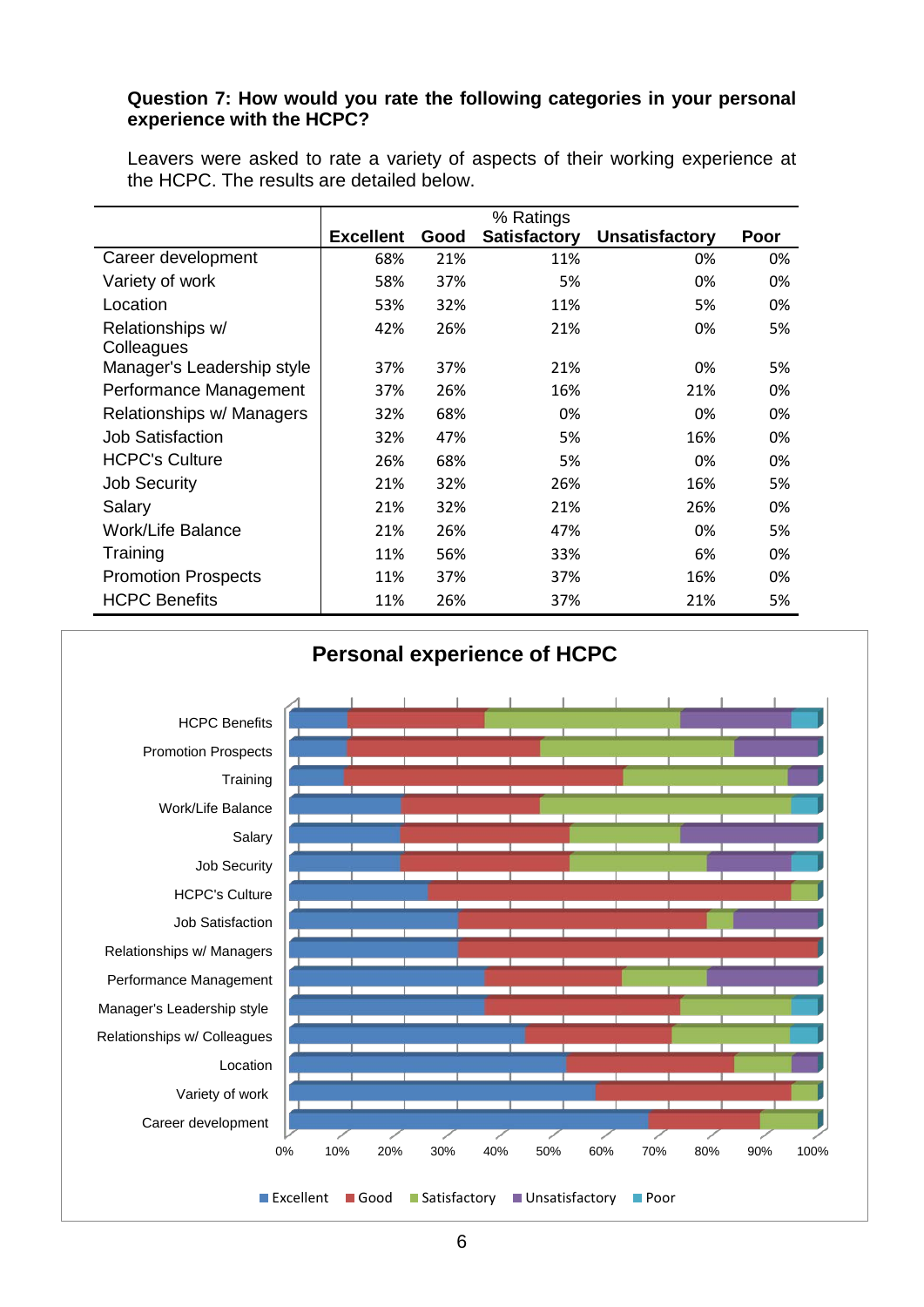#### **Positive Results**

The following areas received the highest combined rating of either 'excellent' or 'good' when rated by employees.

- The highest scoring element was 'relationships with managers, rated as 'excellent' or 'good; by 100% of leavers
- HCPC's culture and variety or work, were rated as excellent or good by 95% of leavers.
- Career development opportunities at the HCPC were also rated highly by 89% of leavers, although 'promotion prospects' scored lower. This suggests that in some areas the HCPC is good at developing people, but may not always have the right opportunities which enable them to remain here.
- Other areas that 70% or more of employees rated as good or excellent were location, relationships with colleagues and manager's leadership style.

#### **Less Positive Results**

The areas which received the highest rating of either 'poor' or 'unsatisfactory from leavers were:

| <b>Factor</b>          | <b>Cited by</b> |
|------------------------|-----------------|
| Salary                 | 26% (5 leavers) |
| <b>HCPC</b> benefits   | 21% (4 leavers) |
| Performance management | 21%             |
| Job security           | 21%             |

As stated under question 1 above, dissatisfaction with salary and benefits is a new development which has not featured in exit surveys for some years. This will be monitored to see if develops into a longer term trend.

Comments about job security are likely to relate to some of the uncertainties which were unavoidable due to the requirement to transfer employees from the General Social Care Council (GSCC) in August 2012.

It was not clear whether the relatively low scoring for performance management related to an insufficient number of one to one meetings with managers, to targets set or to the appraisal system. Further information will be gathered about this during the all employee survey which is due to take place in 2013.

#### **Question 8: How could we have improved your experience at the HCPC? What you would like to see changed?**

5 leavers made positive comments in this section about HCPC people, culture and the organisation as a whole;

People are friendly and helpful. The awayday was good.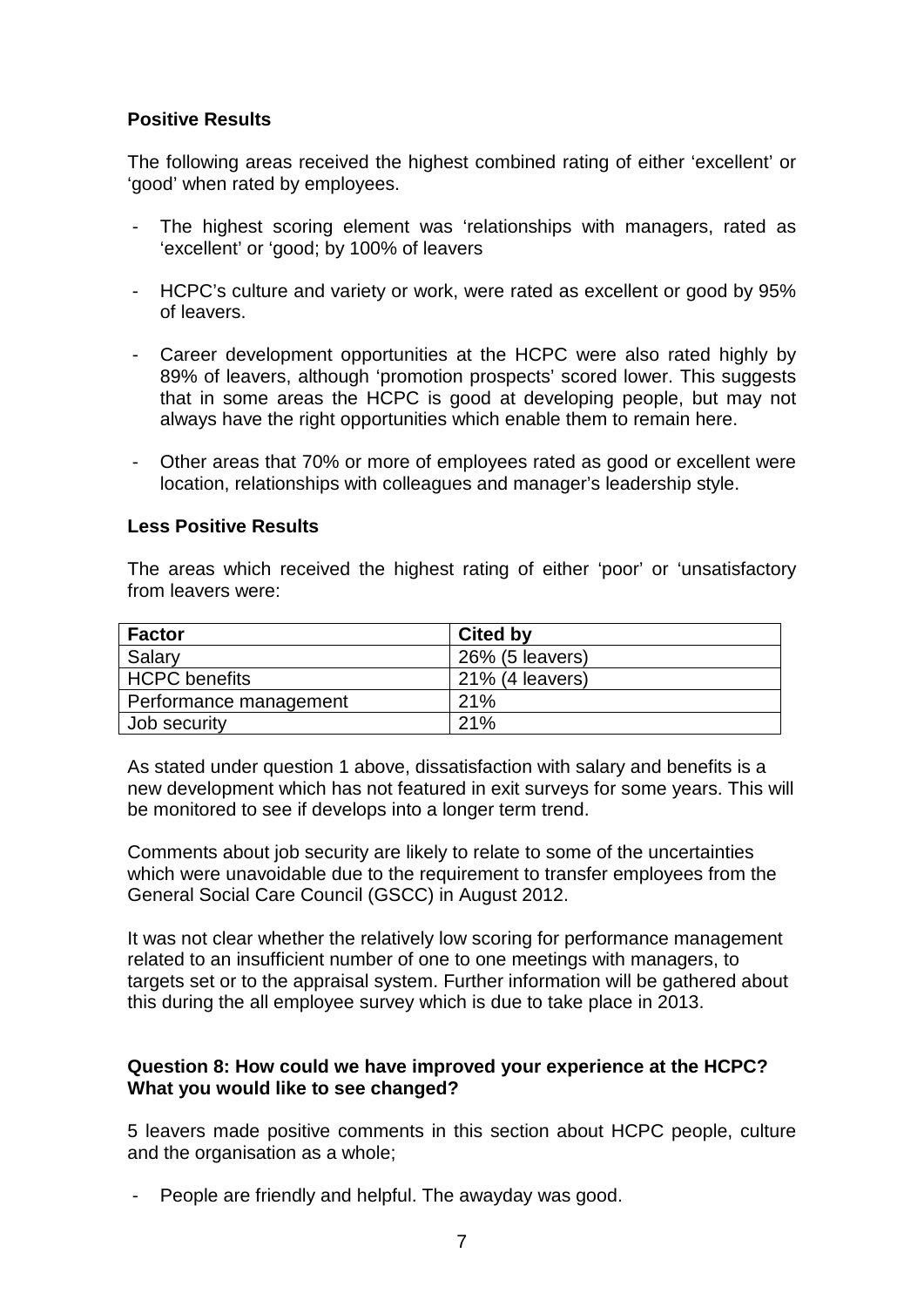- Enjoyed working at HCPC, good culture and people, it has been a good experience
- Good place to work
- It has all been good
- The organisation is successful which makes it satisfying to work at HCPC

Changes and improvements mentioned by more than one person were as follows;

2 employees who left a particular department commented that the hierarchical structure and the divide between managers and employees in the department should be changed.

2 employees commented that improved communications were needed, one in relation to their department and the rest of the organisation and the other in relation to communication about organisational wide changes between management and employees.

A summary of other comments is listed below, each of which was made by one person.

- More use of my skills and knowledge and more recognition of them
- Better defined induction needed
- Increased workload in my department means that the atmosphere is gradually getting worse
- There should be some sort of rest room where you can go to relax
- My department should be sitting together, not is separate buildings
- More investment in IT and the network needed
- There should be better recognition for taking on extra work and working overtime

#### **Question 9: Would you consider returning to the HCPC in the future?**

69% of leavers this year said that they would consider returning to the HCPC in future, compared with 79% last year and 57% the year before.